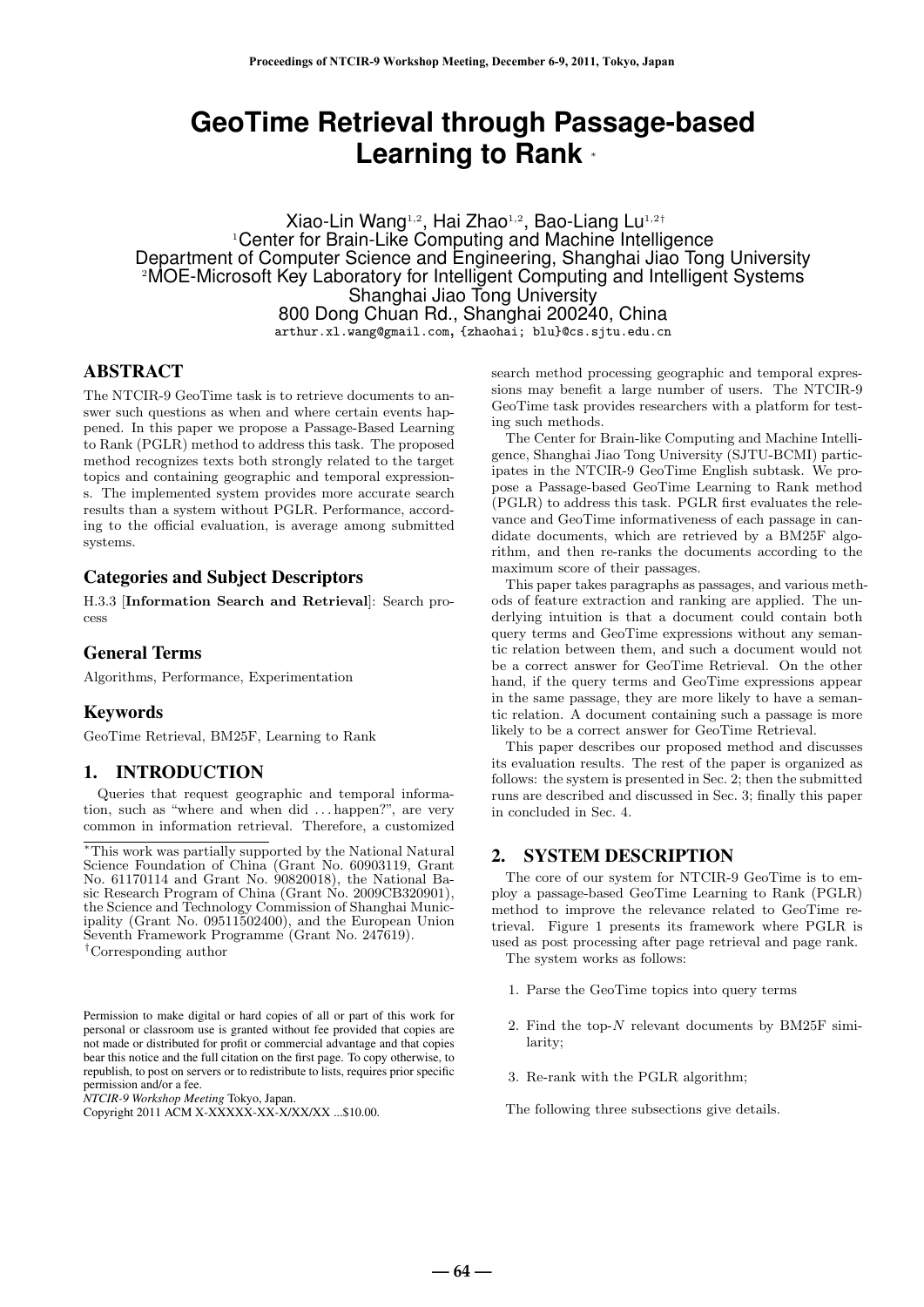**Proceedings of NTCIR-9 Workshop Meeting, December 6-9, 2011, Tokyo, Japan**



**Figure 1: Framework of SJTU-BCMI's system for NTCIR-9 GeoTime task**

# 2.1 GeoTime Topic Parsing

The representation of a GeoTime topic is normally a question that starts with "when" and "where" noted as DESCRIP-TION, a small piece of narrowing description noted as NAR-RATIVE. In this step they are parsed into queries. Three kinds of representations – unigram, bigram and dependency – are employed in order to catch the semantics of a GeoTime topic. Tab. 1 gives four examples in NTCIR9-GeoTime.

The query unigrams, bigrams and dependencies are generated according to the following rules :

- *• Unigrams of DESCRIPTION*(*UoD*) are the unigrams of the DESCRIPTION not in a customized stop word list. This list consists of common English stop words plus words with high frequency in GeoTime topics such as "when" and "where".
- *• Bigrams of DESCRIPTION* (*BoD*) are pairs of *UoD*s which are neighbors, with stop words skipped.
- *• Dependencies of DESCRIPTION* (*DoD*) are the results of the Stanford parser  $<sup>1</sup>$  [3, 1] that have at least</sup> one *UoD*.
- *• Unigrams of NARRATIVE* (*UoN*) are the unigrams which appear in the *bigrams and dependencies of NARRATIVE* (*BoN* and *DoN*).
- *• Bigrams of NARRATIVE* (*BoN*) are those neighboring non-stop unigrams in NARRATIVE that have at least one *UoD*.
- *• Dependencies of NARRATIVE* (*DoN*) are those dependencies in NARRATIVE that have at least one *UoD*.

#### 2.2 Document Retrieval with BM25F

The document retrieval component is a modified Lucene search engine. Lucene is an open source search engine from the Apache Software Foundation<sup>2</sup>. The default similarity model of Lucene is a combination of a boolean model and a vector space model <sup>3</sup> . We implemented the Standard B-M25F similarity formula on Lucene [6, 9], and this slightly raises the accuracy according to our pilot experiments.

The implementation of BM25F follows Eq. 1 presented at [4].

$$
BM25F(d,q) = \sum_{t \in q} \frac{tf(t,d)}{k_1 + tf(t,d)} \cdot idf(t) \qquad (1)
$$

$$
tf(t,d) = \sum_{c \in d} w_c * tf_c(t,d)
$$
 (2)

$$
tf_c(t,d) = \frac{occur_c(t,d)}{1 - b_c + b_c \frac{l_{d,c}}{l_c}} \tag{3}
$$

$$
idf(t) = log \frac{N - n(t) + 0.5}{n(t) + 0.5}
$$
 (4)

where *d* is a document, *q* is a query, *t* represents a word, *c* represents a field contained in *d*,  $occur<sub>c</sub>(t, d)$  is the number of occurrences of *t* in *c* of *d*,  $l_{d,c}$  is the length of *c* at *d*,  $l_c$  is the average length of  $c$ , N is the number of documents,  $n(t)$ is the number of documents containing  $t$ , and  $k_1, w_c$  and  $b_c$ are parameters.  $tf_c(t, d)$  is called the field term frequency function,  $tf(t, d)$  is called the term frequency function, and  $\int$ *idf*(*t*) is called the inverse document frequency.

In our system, the title and body of a document are taken as the two fields in BM25F (please see Sec. 3 for details).

#### 2.3 Passage-based GeoTime Learning to Rank (PGLR)

The intuition of PGLR is that if a document has a small piece of text both strongly related to the GeoTime topic, and containing temporal and geographic expressions, this document is highly likely to be a correct one. By observing many documents of real-world news, the unit of passage is taken as the granule for computation.

Learning to rank [7] is taken to evaluate the rightness of each passage given a GeoTime Topic. The passages of previously retrieved documents are first converted to vector representations based on a group of features; then a trained SVM*rank* [2] <sup>4</sup> predicts the rightness of these passages. In the end the documents are re-ranked according to the maximum rightness of their passages.

The following nine features are used to represent passages.

- *•* the document's BM25F score
- *•* the TF*·*IDF similarity of *DESCRIPTION's unigrams*
- *•* the TF*·*IDF similarity of *DESCRIPTION's bigrams*
- *•* the TF*·*IDF similarity of *DESCRIPTION's dependencies*

 $^{1}$ http://nlp.stanford.edu/software/lex-parser.shtml 2 http://lucene.apache.org/

 $3$ http://lucene.apache.org/java/2\_9\_0/api/core/org/ apache/lucene/search/Similarity.html

<sup>4</sup> http://www.cs.cornell.edu/people/tj/svm\_light/ svm\_rank.html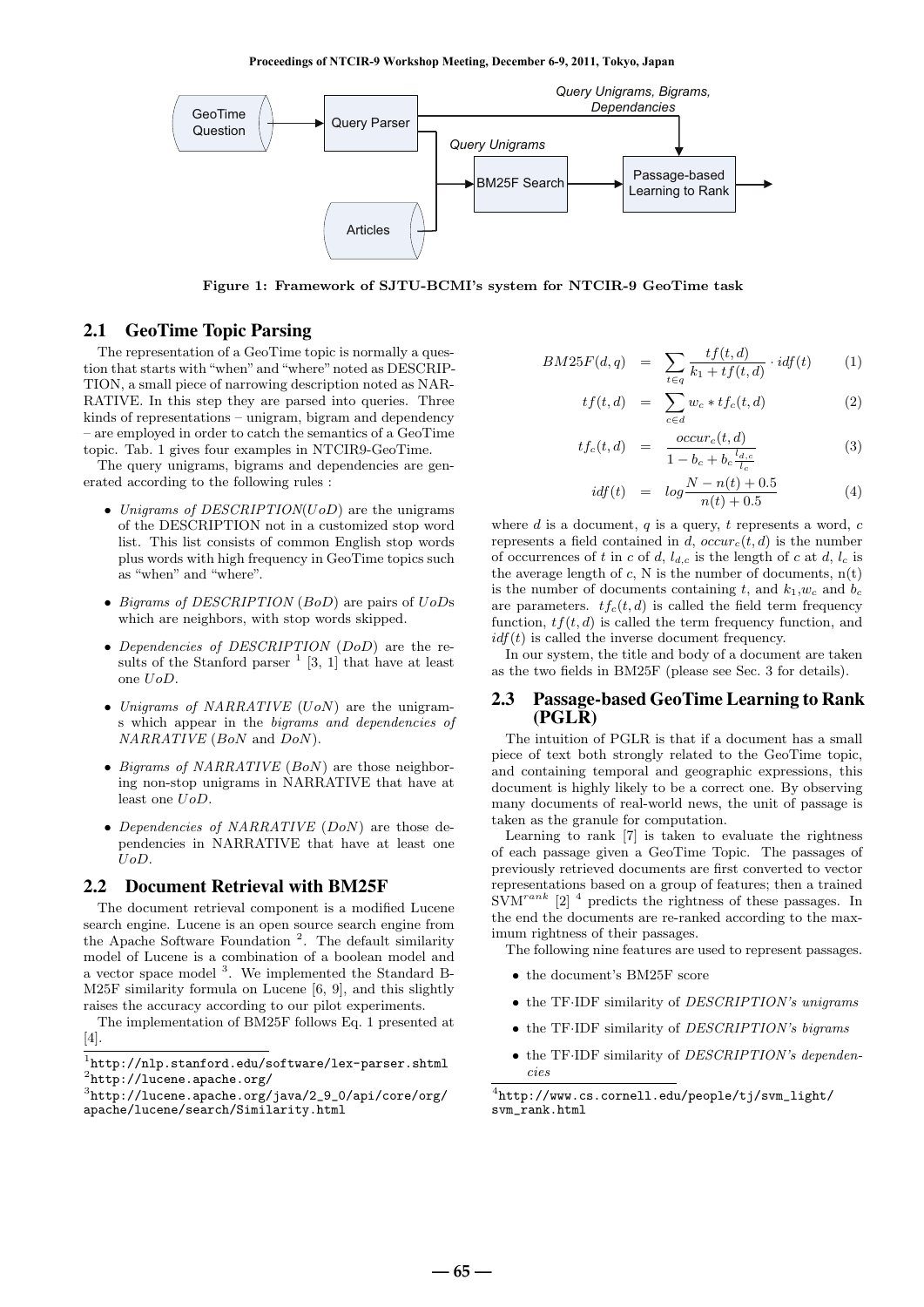| ID              | Topic                                                                                                                                                                                                                                                                                                | Query unigram                                                                                                                                                                                                                              | Query bigram                                                                                                                                                                                                                                                                                                                                    | Query dependency                                                                                                                                                                                                                                                               |  |
|-----------------|------------------------------------------------------------------------------------------------------------------------------------------------------------------------------------------------------------------------------------------------------------------------------------------------------|--------------------------------------------------------------------------------------------------------------------------------------------------------------------------------------------------------------------------------------------|-------------------------------------------------------------------------------------------------------------------------------------------------------------------------------------------------------------------------------------------------------------------------------------------------------------------------------------------------|--------------------------------------------------------------------------------------------------------------------------------------------------------------------------------------------------------------------------------------------------------------------------------|--|
| $\overline{26}$ | (D)Where and when did the space<br>shuttle Columbia disaster take<br>place?                                                                                                                                                                                                                          | space shuttle columbia<br>disaster                                                                                                                                                                                                         | space_shuttle<br>shuttle_columbia<br>columbia_disaster                                                                                                                                                                                                                                                                                          | shuttle_space<br>disaster_columbia<br>shuttle_disaster                                                                                                                                                                                                                         |  |
|                 | $(N)$ The user wants to know when<br>and in what state the space shuttle<br>Columbia exploded.                                                                                                                                                                                                       | shuttle<br>state<br>space<br>columbia explode                                                                                                                                                                                              | space_shuttle<br>state_space<br>shuttle_columbia<br>columbia_explode                                                                                                                                                                                                                                                                            | columbia_space<br>columbia_shuttle<br>explode_columbia                                                                                                                                                                                                                         |  |
| 27              | $(D)$ When was the last flight of<br>Concorde and where did it land?<br>$(N)$ The user wants to know when<br>was the last time that the<br>supersonic airliner Concorde flew<br>and in what city it landed.                                                                                          | last flight concorde land<br>supersonic<br>last<br>time<br>airliner concorde fly city<br>land                                                                                                                                              | $last_{\text{light}}$<br>flight_concorde<br>concorde_land<br>last_time<br>airliner_concorde<br>concorde_fly city_land                                                                                                                                                                                                                           | flight_last flight_concorde<br>time_last concorde_supersonic<br>concorde_airliner fly_concorde<br>time_land fly_land                                                                                                                                                           |  |
| 28              | (D)When and where were the<br>Washington<br>beltway<br>snipers<br>arrested?<br>(N) The user wants to know when<br>and in what state were the<br>Washington snipers arrested who<br>killed ten people and critically<br>injured three more.                                                           | washington<br>beltway<br>sniper arrest<br>state washington sniper<br>arrest kill                                                                                                                                                           | washington_beltway<br>beltway_sniper_sniper_arrest<br>state_washington<br>washington_sniper<br>sniper_arrest_arrest_kill                                                                                                                                                                                                                        | arrest_washington<br>sniper_beltway<br>washington_sniper<br>sniper_state<br>sniper_washington<br>sniper_arrest sniper_kill                                                                                                                                                     |  |
| 29              | $(D)$ When was the euro put in<br>and which three<br>circulation<br>member states of the eurozone by<br>that time declined its use?<br>$(N)$ The user wants to know when<br>and in what state were the<br>Washington snipers arrested who<br>killed ten people and critically<br>injured three more. | circulation<br>euro<br>put<br>member<br>state<br>three<br>eurozone time decline<br>use<br>official<br>exact<br>euro<br>currency eurozone enter<br>circulation information<br>member<br>15<br>state<br>european union adopt<br>euro require | put_circulation<br>euro_put<br>circulation_three<br>three_member_member_state<br>state_eurozone_eurozone_time<br>time_decline decline_use<br>euro_official<br>exact_euro<br>currency_eurozone<br>eurozone_enter<br>enter_circulation<br>circulation_information<br>$15$ _member<br>member_state<br>state_european<br>adopt_euro<br>euro_require | put_euro<br>put_circulation<br>state_member<br>state_three<br>decline_state<br>state_eurozone<br>put_decline<br>eurozone_time<br>decline_use<br>enter_euro<br>euro_currency<br>currency_eurozone<br>enter_circulation<br>state_member<br>adopt_state<br>state_union adopt_euro |  |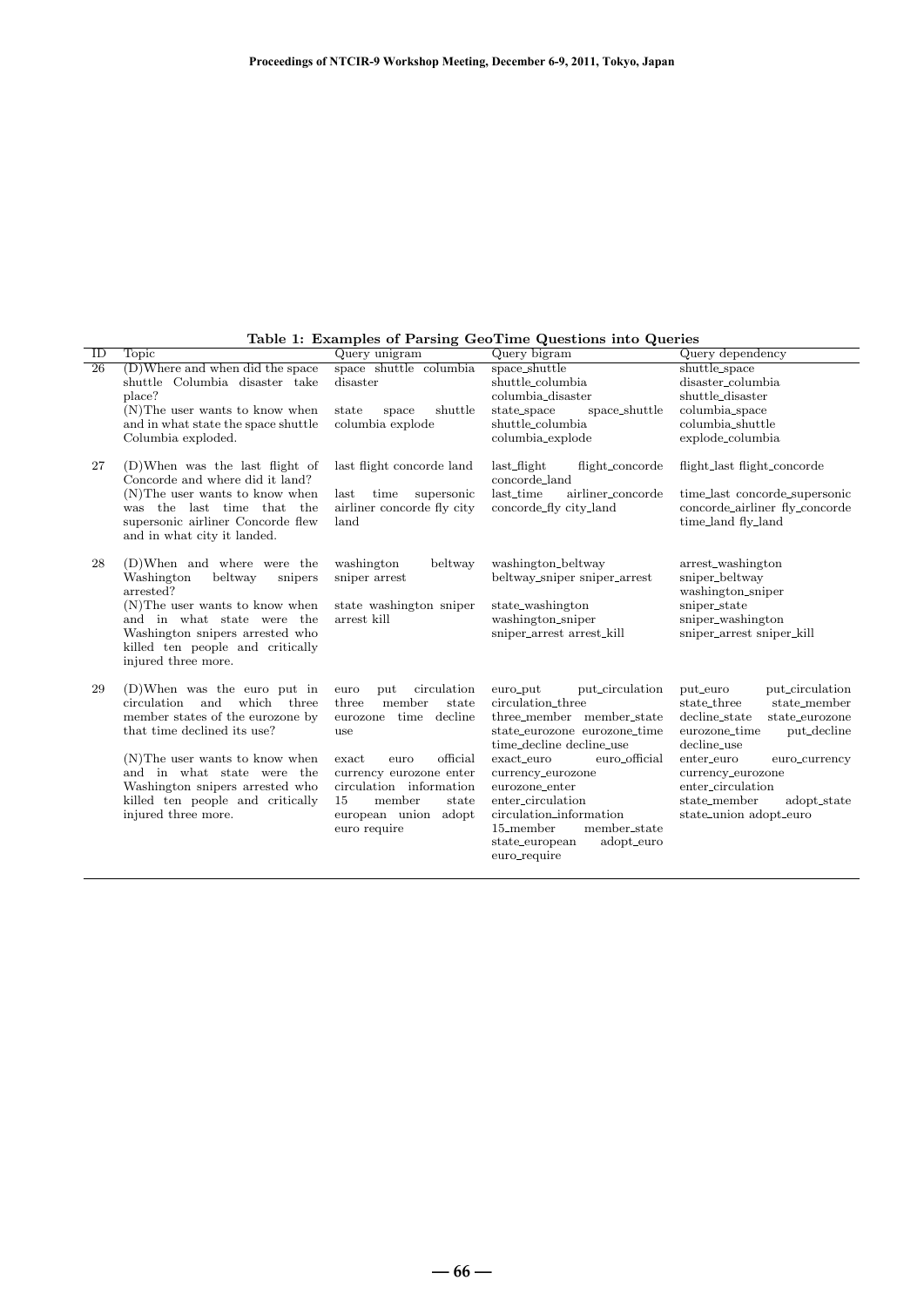- *•* the TF*·*IDF similarity of *NARRATIVE's unigrams*
- *•* the TF*·*IDF similarity of *NARRATIVE's bigrams*
- *•* the TF*·*IDF similarity of *NARRATIVE's dependencies*
- whether it contains temporary named entities recognized by Stanford's parser
- whether it contains geographic named entities recognized by Stanford's parser

# 3. EXPERIMENTS

## 3.1 Experimental Setting

Four runs of SJTU-BCMI were submitted to NTCIR-9 GeoTime task. Table 2 summarizes the detailed approach of each run. The parameters of BM25F are tuned to maximum performance on the dataset of the NTCIR-8 GeoTime task. The features are transferred into vectors for classification. SVM*rank* is used to learn the weights of features, and the results are presented in the last column of Table 2.

## 3.2 Experimental Results

NTCIR-9 INTENT-DR employs five evaluation matrices: MAP,Q, NDCG@10, NDCG@100 and NDCG@1000. The evaluation results for SJTU-BCMI's runs are presented in Table 3. The runs using the PGLR component provide higher accuracies as expected, since scores of RUN2 and RUN4 are higher than those of RUN1 and RUN3.

## 4. CONCLUSIONS

In this paper, we proposed a Passage-based GeoTime Learning to Rank (PGLR) method to address the problem of Geo-Time retrieval. The implemented system achieves above average performances on the NTCIR-9 GeoTime task. The proposed PGLR obviously improves the GeoTime-related relevance according to the official evaluations of comparison experiments.

The idea of PGLR is actually to recognize the rightness of a piece of text serving as the answer to a GeoTime topic (or question). In this paper we employ a linear model with the input of TF*·*IDF similarities and presence of temporal and geographical expressions. In the future, we plan to incorporate more technologies from the domain of automatically question answering [5, 8]

## 5. REFERENCES

- [1] M. De Marneffe, B. MacCartney, and C. Manning. Generating typed dependency parses from phrase structure parses. In *LREC 2006*. Citeseer, 2006.
- [2] T. Joachims. Training linear svms in linear time. In *Proceedings of the 12th ACM SIGKDD international conference on Knowledge discovery and data mining*, pages 217–226. ACM, 2006.
- [3] D. Klein and C. Manning. Accurate unlexicalized parsing. In *Proceedings of the 41st Annual Meeting on Association for Computational Linguistics-Volume 1*, pages 423–430. Association for Computational Linguistics, 2003.
- [4] J. Pérez-Agüera, J. Arroyo, J. Greenberg, J. Iglesias, and V. Fresno. Using bm25f for semantic search. In *Proceedings of the 3rd International Semantic Search Workshop*, pages 1–8. ACM, 2010.
- [5] D. Ravichandran and E. Hovy. Learning surface text patterns for a question answering system. In *Proceedings of the 40th Annual Meeting on Association for Computational Linguistics*, pages 41–47. Association for Computational Linguistics, 2002.
- [6] S. Robertson, S. Walker, S. Jones, M. Hancock-Beaulieu, and M. Gatford. Okapi at trec-3. In *Overview of the Third Text REtrieval Conference (TREC-3)*, pages 109–126. NIST, 1995.
- [7] A. Trotman. Learning to rank. *Information Retrieval*, 8(3):359–381, 2005.
- [8] E. Voorhees and H. Dang. Overview of the trec 2002 question answering track. *NIST SPECIAL PUBLICATION SP*, pages 57–68, 2003.
- [9] H. Zaragoza, N. Craswell, M. Taylor, S. Saria, and S. Robertson. Microsoft cambridge at trec-13: Web and hard tracks. In *Proceedings of TREC 2004*. Citeseer, 2004.